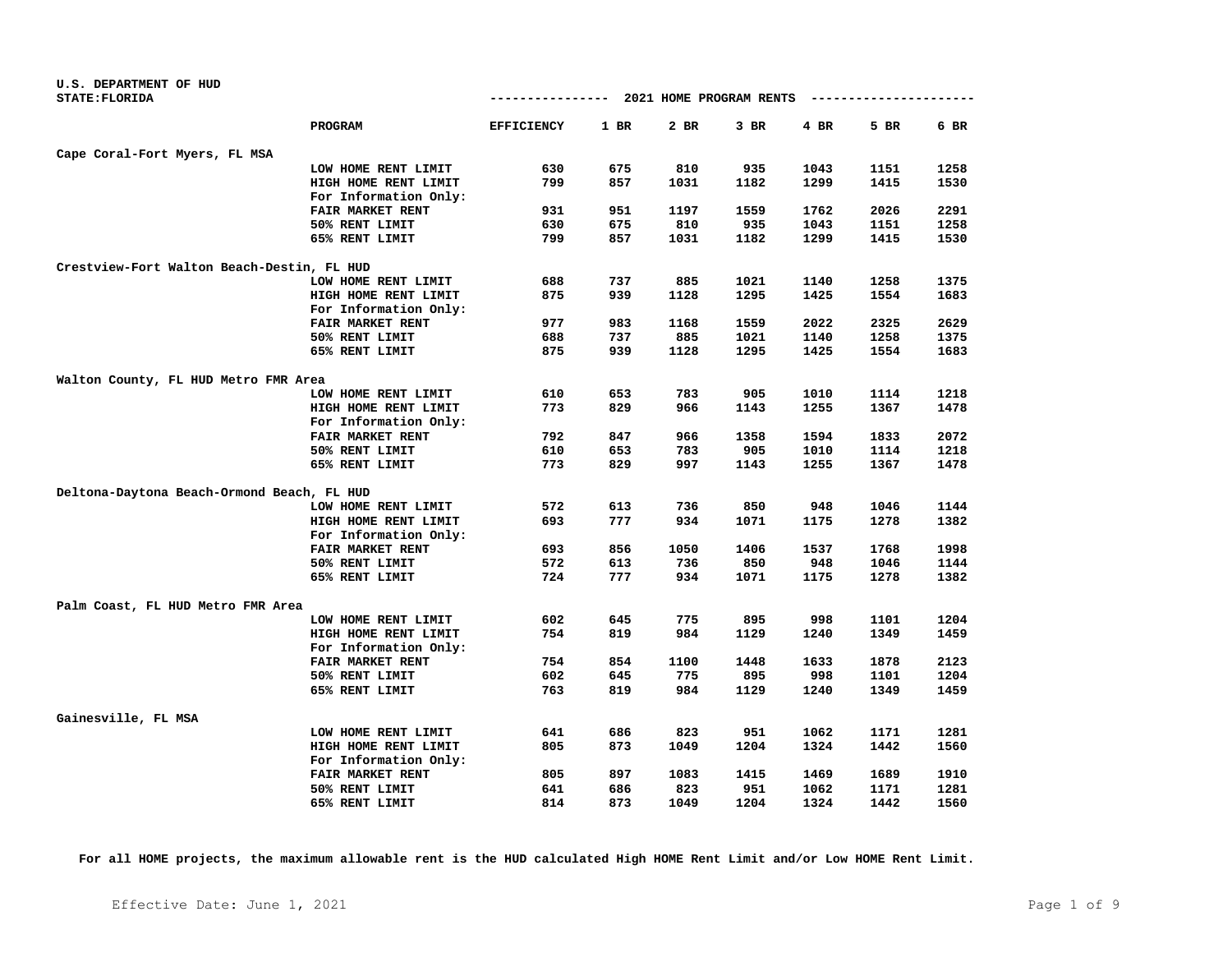| U.S. DEPARTMENT OF HUD                      |                         |                   |      |                                       |        |        |                        |        |
|---------------------------------------------|-------------------------|-------------------|------|---------------------------------------|--------|--------|------------------------|--------|
| <b>STATE: FLORIDA</b>                       |                         |                   |      | ------------- 2021 HOME PROGRAM RENTS |        |        | ---------------------- |        |
|                                             | <b>PROGRAM</b>          | <b>EFFICIENCY</b> | 1 BR | 2 BR                                  | $3$ BR | $4$ BR | 5 BR                   | $6$ BR |
| Homosassa Springs, FL MSA                   |                         |                   |      |                                       |        |        |                        |        |
|                                             | LOW HOME RENT LIMIT     | 490               | 525  | 630                                   | 726    | 811    | 895                    | 978    |
|                                             | HIGH HOME RENT LIMIT    | 616               | 662  | 797                                   | 912    | 998    | 1082                   | 1166   |
|                                             | For Information Only:   |                   |      |                                       |        |        |                        |        |
|                                             | FAIR MARKET RENT        | 659               | 679  | 895                                   | 1279   | 1550   | 1783                   | 2015   |
|                                             | 50% RENT LIMIT          | 490               | 525  | 630                                   | 726    | 811    | 895                    | 978    |
|                                             | 65% RENT LIMIT          | 616               | 662  | 797                                   | 912    | 998    | 1082                   | 1166   |
|                                             |                         |                   |      |                                       |        |        |                        |        |
| Jacksonville, FL HUD Metro FMR Area         | LOW HOME RENT LIMIT     | 656               | 703  | 843                                   | 975    | 1087   | 1200                   | 1312   |
|                                             | HIGH HOME RENT LIMIT    | 746               | 894  | 1076                                  | 1234   | 1356   | 1478                   | 1600   |
|                                             | For Information Only:   |                   |      |                                       |        |        |                        |        |
|                                             | FAIR MARKET RENT        | 746               | 921  | 1113                                  | 1455   | 1852   | 2130                   | 2408   |
|                                             | 50% RENT LIMIT          | 656               | 703  | 843                                   | 975    | 1087   | 1200                   | 1312   |
|                                             | 65% RENT LIMIT          | 834               | 894  | 1076                                  | 1234   | 1356   | 1478                   | 1600   |
|                                             |                         |                   |      |                                       |        |        |                        |        |
| Baker County, FL HUD Metro FMR Area         |                         |                   |      |                                       |        |        |                        |        |
|                                             | LOW HOME RENT LIMIT     | 530               | 599  | 790                                   | 958    | 1068   | 1179                   | 1289   |
|                                             | HIGH HOME RENT LIMIT    | 530               | 599  | 790                                   | 1021   | 1315   | 1451                   | 1571   |
|                                             | For Information Only:   |                   |      |                                       |        |        |                        |        |
|                                             | <b>FAIR MARKET RENT</b> | 530               | 599  | 790                                   | 1021   | 1315   | 1512                   | 1710   |
|                                             | 50% RENT LIMIT          | 645               | 691  | 830                                   | 958    | 1068   | 1179                   | 1289   |
|                                             | 65% RENT LIMIT          | 819               | 879  | 1057                                  | 1212   | 1333   | 1451                   | 1571   |
| Lakeland-Winter Haven, FL MSA               |                         |                   |      |                                       |        |        |                        |        |
|                                             | LOW HOME RENT LIMIT     | 540               | 578  | 695                                   | 802    | 895    | 988                    | 1079   |
|                                             | HIGH HOME RENT LIMIT    | 683               | 733  | 881                                   | 1009   | 1106   | 1202                   | 1298   |
|                                             | For Information Only:   |                   |      |                                       |        |        |                        |        |
|                                             | FAIR MARKET RENT        | 794               | 799  | 1023                                  | 1375   | 1764   | 2029                   | 2293   |
|                                             | 50% RENT LIMIT          | 540               | 578  | 695                                   | 802    | 895    | 988                    | 1079   |
|                                             | 65% RENT LIMIT          | 683               | 733  | 881                                   | 1009   | 1106   | 1202                   | 1298   |
| Fort Lauderdale, FL HUD Metro FMR Area      |                         |                   |      |                                       |        |        |                        |        |
|                                             | LOW HOME RENT LIMIT     | 780               | 835  | 1002                                  | 1158   | 1292   | 1426                   | 1559   |
|                                             | HIGH HOME RENT LIMIT    | 994               | 1066 | 1282                                  | 1472   | 1623   | 1771                   | 1921   |
|                                             | For Information Only:   |                   |      |                                       |        |        |                        |        |
|                                             | FAIR MARKET RENT        | 1059              | 1198 | 1510                                  | 2161   | 2614   | 3006                   | 3398   |
|                                             | 50% RENT LIMIT          | 780               | 835  | 1002                                  | 1158   | 1292   | 1426                   | 1559   |
|                                             | 65% RENT LIMIT          | 994               | 1066 | 1282                                  | 1472   | 1623   | 1771                   | 1921   |
| Miami-Miami Beach-Kendall, FL HUD Metro FMR |                         |                   |      |                                       |        |        |                        |        |
|                                             | LOW HOME RENT LIMIT     | 800               | 857  | 1028                                  | 1188   | 1326   | 1463                   | 1599   |
|                                             | HIGH HOME RENT LIMIT    | 1020              | 1094 | 1316                                  | 1511   | 1666   | 1820                   | 1973   |
|                                             | For Information Only:   |                   |      |                                       |        |        |                        |        |
|                                             | FAIR MARKET RENT        | 1057              | 1231 | 1551                                  | 2068   | 2483   | 2855                   | 3228   |
|                                             | 50% RENT LIMIT          | 800               | 857  | 1028                                  | 1188   | 1326   | 1463                   | 1599   |
|                                             | 65% RENT LIMIT          | 1020              | 1094 | 1316                                  | 1511   | 1666   | 1820                   | 1973   |
|                                             |                         |                   |      |                                       |        |        |                        |        |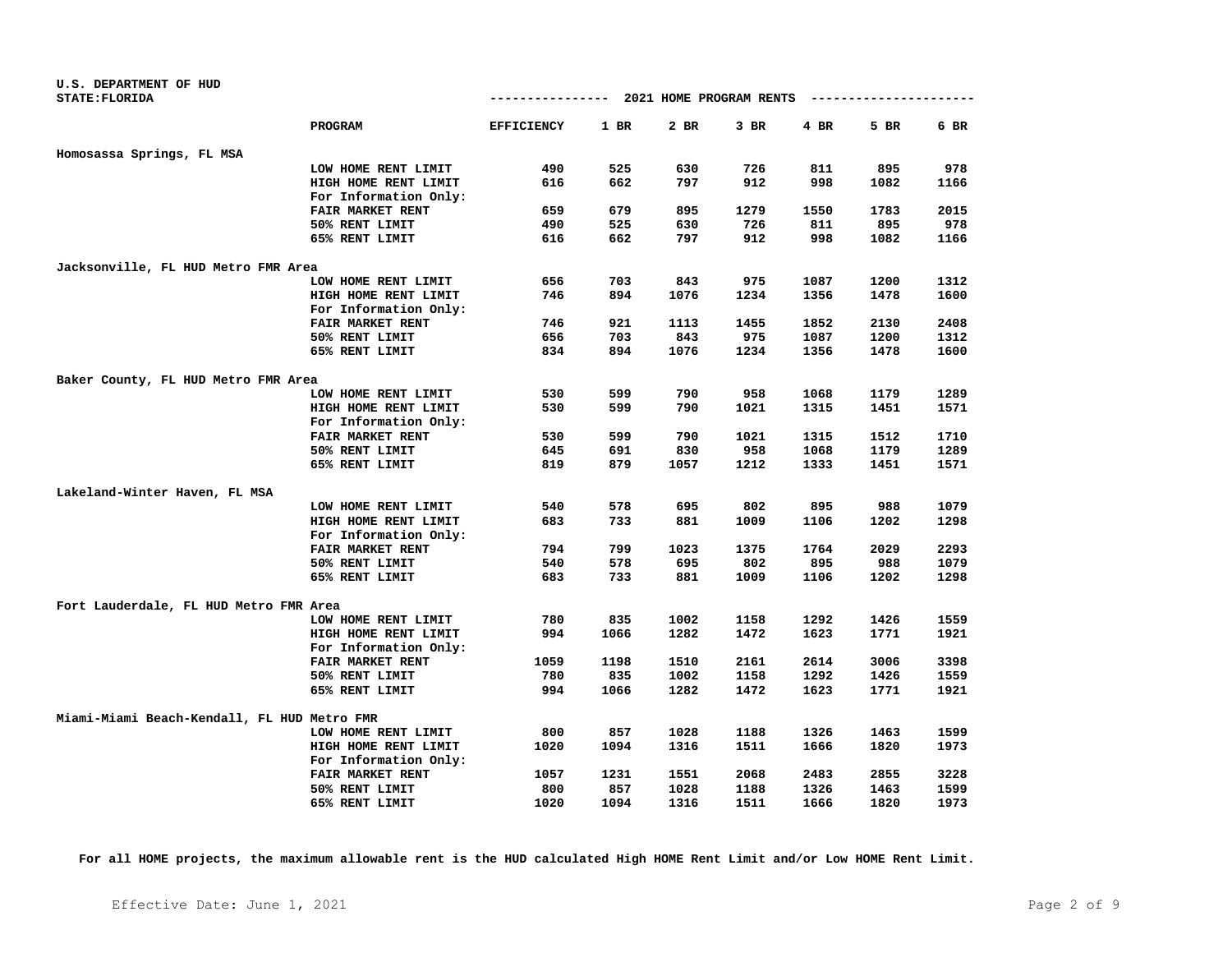| U.S. DEPARTMENT OF HUD<br><b>STATE: FLORIDA</b> |                       | --------------    |        | 2021 HOME PROGRAM RENTS |      |      |      |      |
|-------------------------------------------------|-----------------------|-------------------|--------|-------------------------|------|------|------|------|
|                                                 |                       |                   |        |                         |      |      |      |      |
|                                                 | PROGRAM               | <b>EFFICIENCY</b> | $1$ BR | 2 BR                    | 3 BR | 4 BR | 5 BR | 6 BR |
| West Palm Beach-Boca Raton, FL HUD Metro FM     |                       |                   |        |                         |      |      |      |      |
|                                                 | LOW HOME RENT LIMIT   | 768               | 823    | 988                     | 1141 | 1273 | 1405 | 1536 |
|                                                 | HIGH HOME RENT LIMIT  | 979               | 1050   | 1262                    | 1450 | 1598 | 1744 | 1891 |
|                                                 | For Information Only: |                   |        |                         |      |      |      |      |
|                                                 | FAIR MARKET RENT      | 983               | 1180   | 1468                    | 1984 | 2387 | 2745 | 3103 |
|                                                 | 50% RENT LIMIT        | 768               | 823    | 988                     | 1141 | 1273 | 1405 | 1536 |
|                                                 | 65% RENT LIMIT        | 979               | 1050   | 1262                    | 1450 | 1598 | 1744 | 1891 |
| Naples-Immokalee-Marco Island, FL MSA           |                       |                   |        |                         |      |      |      |      |
|                                                 | LOW HOME RENT LIMIT   | 738               | 791    | 948                     | 1096 | 1222 | 1349 | 1475 |
|                                                 | HIGH HOME RENT LIMIT  | 940               | 1008   | 1212                    | 1391 | 1533 | 1672 | 1812 |
|                                                 | For Information Only: |                   |        |                         |      |      |      |      |
|                                                 | FAIR MARKET RENT      | 948               | 1118   | 1376                    | 1791 | 1922 | 2210 | 2499 |
|                                                 | 50% RENT LIMIT        | 738               | 791    | 948                     | 1096 | 1222 | 1349 | 1475 |
|                                                 | 65% RENT LIMIT        | 940               | 1008   | 1212                    | 1391 | 1533 | 1672 | 1812 |
| North Port-Sarasota-Bradenton, FL MSA           |                       |                   |        |                         |      |      |      |      |
|                                                 | LOW HOME RENT LIMIT   | 676               | 724    | 868                     | 1003 | 1120 | 1236 | 1351 |
|                                                 | HIGH HOME RENT LIMIT  | 841               | 922    | 1108                    | 1272 | 1399 | 1525 | 1651 |
|                                                 | For Information Only: |                   |        |                         |      |      |      |      |
|                                                 | FAIR MARKET RENT      | 841               | 992    | 1275                    | 1686 | 2030 | 2335 | 2639 |
|                                                 | 50% RENT LIMIT        | 676               | 724    | 868                     | 1003 | 1120 | 1236 | 1351 |
|                                                 | 65% RENT LIMIT        | 859               | 922    | 1108                    | 1272 | 1399 | 1525 | 1651 |
| Ocala, FL MSA                                   |                       |                   |        |                         |      |      |      |      |
|                                                 | LOW HOME RENT LIMIT   | 487               | 521    | 626                     | 723  | 806  | 890  | 973  |
|                                                 | HIGH HOME RENT LIMIT  | 614               | 659    | 792                     | 906  | 991  | 1076 | 1159 |
|                                                 | For Information Only: |                   |        |                         |      |      |      |      |
|                                                 | FAIR MARKET RENT      | 692               | 757    | 939                     | 1226 | 1356 | 1559 | 1763 |
|                                                 | 50% RENT LIMIT        | 487               | 521    | 626                     | 723  | 806  | 890  | 973  |
|                                                 | 65% RENT LIMIT        | 614               | 659    | 792                     | 906  | 991  | 1076 | 1159 |
| Orlando-Kissimmee-Sanford, FL MSA               |                       |                   |        |                         |      |      |      |      |
|                                                 | LOW HOME RENT LIMIT   | 668               | 716    | 858                     | 992  | 1107 | 1221 | 1335 |
|                                                 | HIGH HOME RENT LIMIT  | 849               | 911    | 1094                    | 1256 | 1381 | 1506 | 1630 |
|                                                 | For Information Only: |                   |        |                         |      |      |      |      |
|                                                 | FAIR MARKET RENT      | 1055              | 1140   | 1321                    | 1713 | 2057 | 2366 | 2674 |
|                                                 | 50% RENT LIMIT        | 668               | 716    | 858                     | 992  | 1107 | 1221 | 1335 |
|                                                 | 65% RENT LIMIT        | 849               | 911    | 1094                    | 1256 | 1381 | 1506 | 1630 |
|                                                 |                       |                   |        |                         |      |      |      |      |
| Palm Bay-Melbourne-Titusville, FL MSA           |                       |                   |        |                         |      |      |      |      |
|                                                 | LOW HOME RENT LIMIT   | 636               | 681    | 817                     | 944  | 1053 | 1162 | 1270 |
|                                                 | HIGH HOME RENT LIMIT  | 759               | 866    | 1041                    | 1194 | 1313 | 1429 | 1546 |
|                                                 | For Information Only: |                   |        |                         |      |      |      |      |
|                                                 | FAIR MARKET RENT      | 759               | 921    | 1134                    | 1525 | 1826 | 2100 | 2374 |
|                                                 | 50% RENT LIMIT        | 636               | 681    | 817                     | 944  | 1053 | 1162 | 1270 |
|                                                 | 65% RENT LIMIT        | 806               | 866    | 1041                    | 1194 | 1313 | 1429 | 1546 |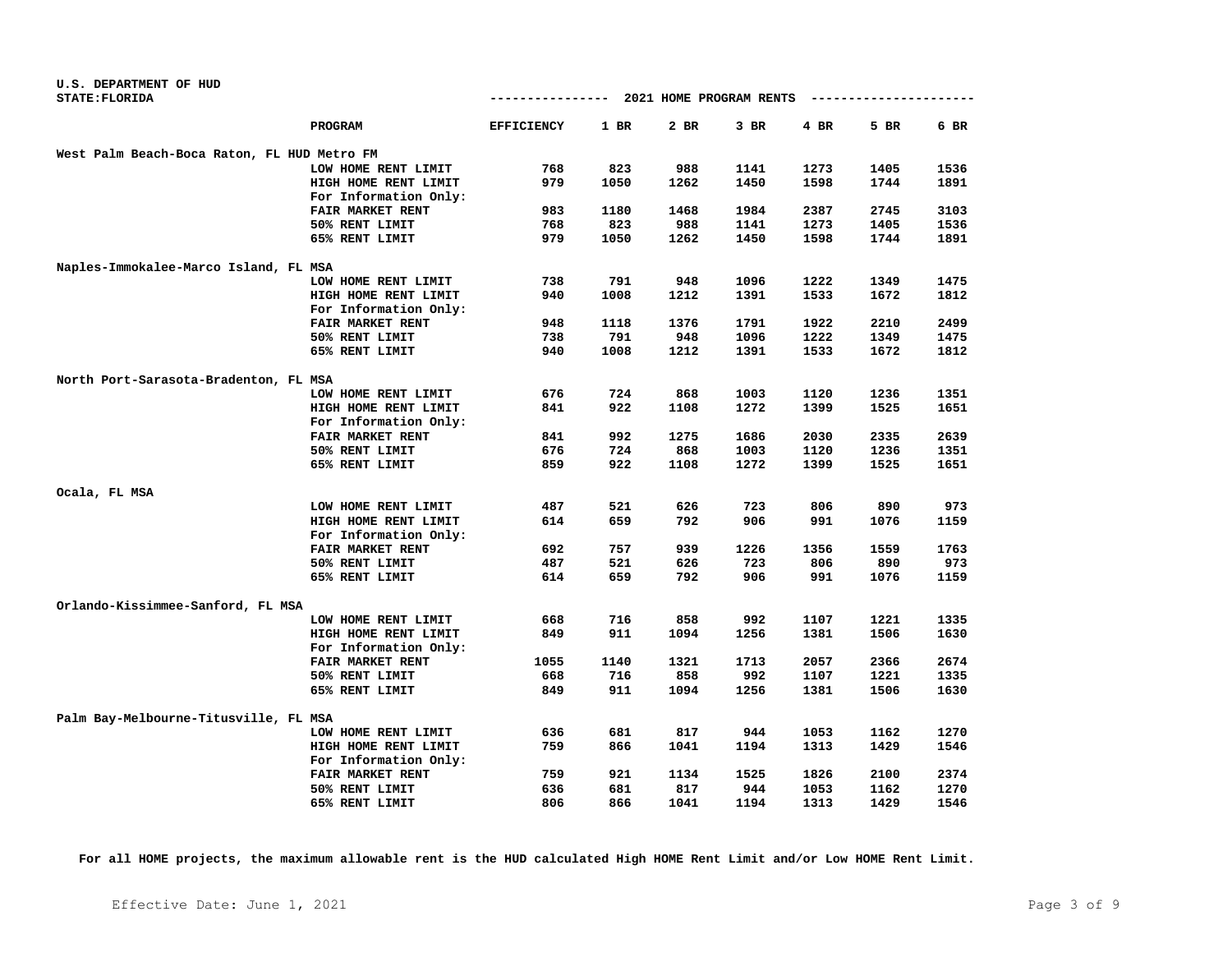| U.S. DEPARTMENT OF HUD                      |                       |                   |      |                         |      |        |             |      |
|---------------------------------------------|-----------------------|-------------------|------|-------------------------|------|--------|-------------|------|
| <b>STATE: FLORIDA</b>                       |                       | --------------    |      | 2021 HOME PROGRAM RENTS |      |        | ----------- |      |
|                                             | PROGRAM               | <b>EFFICIENCY</b> | 1 BR | 2 BR                    | 3 BR | $4$ BR | 5 BR        | 6 BR |
| Panama City-Lynn Haven-Panama City Beach, F |                       |                   |      |                         |      |        |             |      |
|                                             | LOW HOME RENT LIMIT   | 607               | 651  | 781                     | 902  | 1007   | 1111        | 1214 |
|                                             | HIGH HOME RENT LIMIT  | 770               | 826  | 993                     | 1139 | 1251   | 1362        | 1473 |
|                                             | For Information Only: |                   |      |                         |      |        |             |      |
|                                             | FAIR MARKET RENT      | 855               | 933  | 1088                    | 1515 | 1784   | 2052        | 2319 |
|                                             | 50% RENT LIMIT        | 607               | 651  | 781                     | 902  | 1007   | 1111        | 1214 |
|                                             | 65% RENT LIMIT        | 770               | 826  | 993                     | 1139 | 1251   | 1362        | 1473 |
| Gulf County, FL HUD Metro FMR Area          |                       |                   |      |                         |      |        |             |      |
|                                             | LOW HOME RENT LIMIT   | 513               | 550  | 661                     | 763  | 851    | 939         | 1027 |
|                                             | HIGH HOME RENT LIMIT  | 649               | 696  | 837                     | 959  | 1050   | 1140        | 1229 |
|                                             | For Information Only: |                   |      |                         |      |        |             |      |
|                                             | FAIR MARKET RENT      | 759               | 764  | 1007                    | 1253 | 1698   | 1953        | 2207 |
|                                             | 50% RENT LIMIT        | 513               | 550  | 661                     | 763  | 851    | 939         | 1027 |
|                                             | 65% RENT LIMIT        | 649               | 696  | 837                     | 959  | 1050   | 1140        | 1229 |
| Pensacola-Ferry Pass-Brent, FL MSA          |                       |                   |      |                         |      |        |             |      |
|                                             | LOW HOME RENT LIMIT   | 606               | 649  | 778                     | 900  | 1003   | 1108        | 1211 |
|                                             | HIGH HOME RENT LIMIT  | 771               | 828  | 987                     | 1140 | 1253   | 1363        | 1474 |
|                                             | For Information Only: |                   |      |                         |      |        |             |      |
|                                             | FAIR MARKET RENT      | 776               | 840  | 987                     | 1385 | 1709   | 1965        | 2222 |
|                                             | 50% RENT LIMIT        | 606               | 649  | 778                     | 900  | 1003   | 1108        | 1211 |
|                                             | 65% RENT LIMIT        | 771               | 828  | 994                     | 1140 | 1253   | 1363        | 1474 |
| Port St. Lucie, FL MSA                      |                       |                   |      |                         |      |        |             |      |
|                                             | LOW HOME RENT LIMIT   | 626               | 670  | 805                     | 930  | 1037   | 1144        | 1251 |
|                                             | HIGH HOME RENT LIMIT  | 794               | 852  | 1024                    | 1175 | 1291   | 1407        | 1522 |
|                                             | For Information Only: |                   |      |                         |      |        |             |      |
|                                             | FAIR MARKET RENT      | 926               | 932  | 1211                    | 1618 | 1830   | 2105        | 2379 |
|                                             | 50% RENT LIMIT        | 626               | 670  | 805                     | 930  | 1037   | 1144        | 1251 |
|                                             | 65% RENT LIMIT        | 794               | 852  | 1024                    | 1175 | 1291   | 1407        | 1522 |
| Punta Gorda, FL MSA                         |                       |                   |      |                         |      |        |             |      |
|                                             | LOW HOME RENT LIMIT   | 567               | 608  | 730                     | 842  | 940    | 1037        | 1134 |
|                                             | HIGH HOME RENT LIMIT  | 718               | 770  | 926                     | 1061 | 1164   | 1266        | 1368 |
|                                             | For Information Only: |                   |      |                         |      |        |             |      |
|                                             | FAIR MARKET RENT      | 799               | 866  | 1067                    | 1506 | 1847   | 2124        | 2401 |
|                                             | 50% RENT LIMIT        | 567               | 608  | 730                     | 842  | 940    | 1037        | 1134 |
|                                             | 65% RENT LIMIT        | 718               | 770  | 926                     | 1061 | 1164   | 1266        | 1368 |
| Sebastian-Vero Beach, FL MSA                |                       |                   |      |                         |      |        |             |      |
|                                             | LOW HOME RENT LIMIT   | 638               | 684  | 821                     | 949  | 1058   | 1168        | 1277 |
|                                             | HIGH HOME RENT LIMIT  | 699               | 871  | 1047                    | 1200 | 1319   | 1437        | 1555 |
|                                             | For Information Only: |                   |      |                         |      |        |             |      |
|                                             | FAIR MARKET RENT      | 699               | 881  | 1059                    | 1430 | 1673   | 1924        | 2175 |
|                                             | 50% RENT LIMIT        | 638               | 684  | 821                     | 949  | 1058   | 1168        | 1277 |
|                                             | 65% RENT LIMIT        | 811               | 871  | 1047                    | 1200 | 1319   | 1437        | 1555 |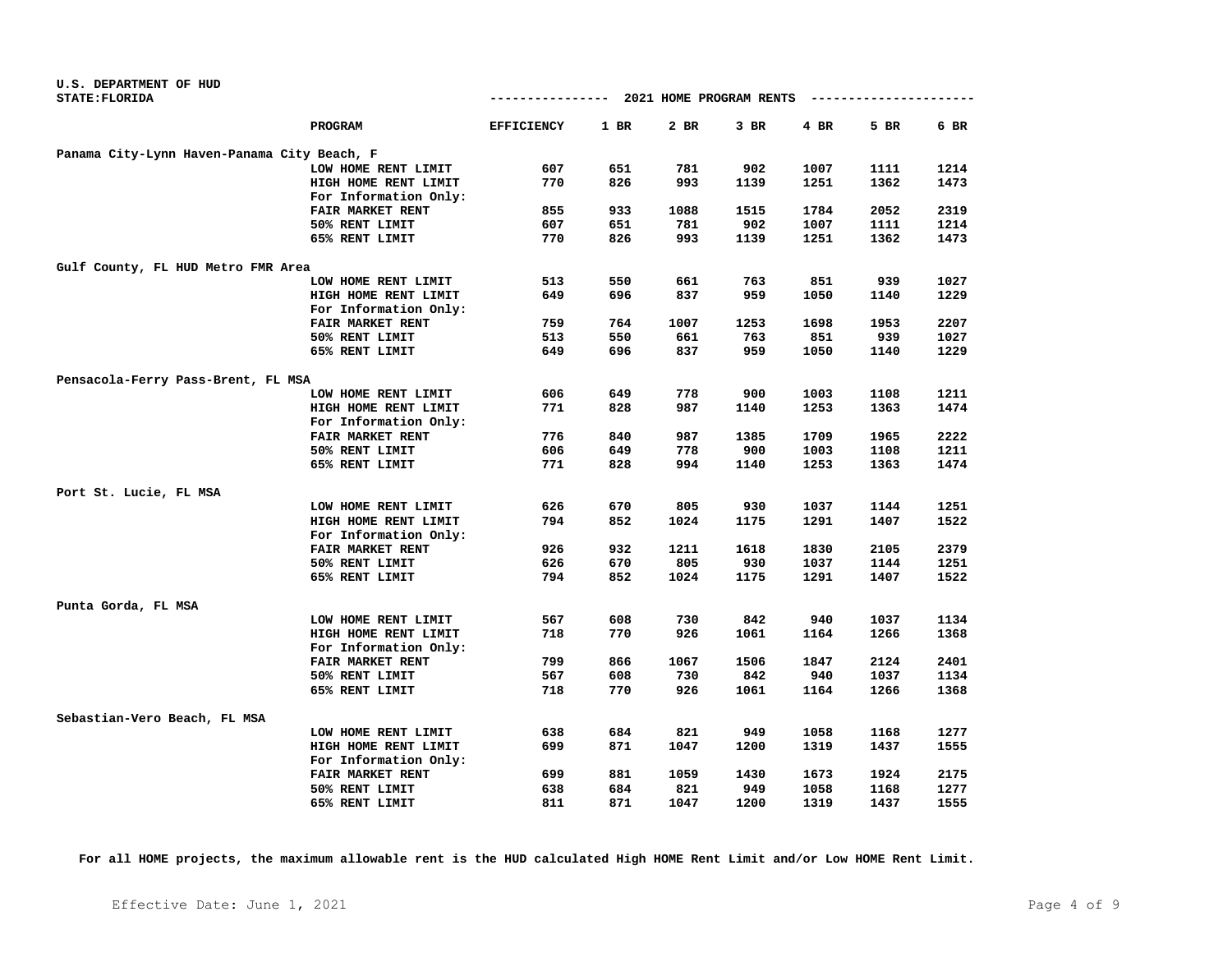| U.S. DEPARTMENT OF HUD                  |                         |                   |      |      |                                       |      |      |      |
|-----------------------------------------|-------------------------|-------------------|------|------|---------------------------------------|------|------|------|
| <b>STATE: FLORIDA</b>                   |                         |                   |      |      | ------------- 2021 HOME PROGRAM RENTS |      |      |      |
|                                         | PROGRAM                 | <b>EFFICIENCY</b> | 1 BR | 2 BR | $3$ BR                                | 4 BR | 5 BR | 6 BR |
| Sebring, FL MSA                         |                         |                   |      |      |                                       |      |      |      |
|                                         | LOW HOME RENT LIMIT     | 485               | 520  | 623  | 720                                   | 803  | 886  | 969  |
|                                         | HIGH HOME RENT LIMIT    | 575               | 655  | 788  | 902                                   | 988  | 1071 | 1154 |
|                                         | For Information Only:   |                   |      |      |                                       |      |      |      |
|                                         | <b>FAIR MARKET RENT</b> | 575               | 661  | 871  | 1100                                  | 1183 | 1360 | 1538 |
|                                         | 50% RENT LIMIT          | 485               | 520  | 623  | 720                                   | 803  | 886  | 969  |
|                                         | 65% RENT LIMIT          | 610               | 655  | 788  | 902                                   | 988  | 1071 | 1154 |
| Tallahassee, FL HUD Metro FMR Area      |                         |                   |      |      |                                       |      |      |      |
|                                         | LOW HOME RENT LIMIT     | 668               | 716  | 858  | 992                                   | 1107 | 1221 | 1335 |
|                                         | HIGH HOME RENT LIMIT    | 778               | 843  | 1024 | 1256                                  | 1381 | 1506 | 1630 |
|                                         | For Information Only:   |                   |      |      |                                       |      |      |      |
|                                         | FAIR MARKET RENT        | 778               | 843  | 1024 | 1361                                  | 1484 | 1707 | 1929 |
|                                         | 50% RENT LIMIT          | 668               | 716  | 858  | 992                                   | 1107 | 1221 | 1335 |
|                                         | 65% RENT LIMIT          | 849               | 911  | 1094 | 1256                                  | 1381 | 1506 | 1630 |
| Wakulla County, FL HUD Metro FMR Area   |                         |                   |      |      |                                       |      |      |      |
|                                         | LOW HOME RENT LIMIT     | 640               | 685  | 822  | 950                                   | 1060 | 1170 | 1279 |
|                                         | HIGH HOME RENT LIMIT    | 678               | 738  | 892  | 1109                                  | 1320 | 1438 | 1557 |
|                                         | For Information Only:   |                   |      |      |                                       |      |      |      |
|                                         | <b>FAIR MARKET RENT</b> | 678               | 738  | 892  | 1109                                  | 1544 | 1776 | 2007 |
|                                         | 50% RENT LIMIT          | 640               | 685  | 822  | 950                                   | 1060 | 1170 | 1279 |
|                                         | 65% RENT LIMIT          | 811               | 871  | 1047 | 1201                                  | 1320 | 1438 | 1557 |
| Tampa-St. Petersburg-Clearwater, FL MSA |                         |                   |      |      |                                       |      |      |      |
|                                         | LOW HOME RENT LIMIT     | 646               | 692  | 831  | 960                                   | 1071 | 1181 | 1291 |
|                                         | HIGH HOME RENT LIMIT    | 820               | 880  | 1058 | 1213                                  | 1334 | 1453 | 1572 |
|                                         | For Information Only:   |                   |      |      |                                       |      |      |      |
|                                         | <b>FAIR MARKET RENT</b> | 989               | 1040 | 1271 | 1651                                  | 2028 | 2332 | 2636 |
|                                         | 50% RENT LIMIT          | 646               | 692  | 831  | 960                                   | 1071 | 1181 | 1291 |
|                                         | 65% RENT LIMIT          | 820               | 880  | 1058 | 1213                                  | 1334 | 1453 | 1572 |
| The Villages, FL MSA                    |                         |                   |      |      |                                       |      |      |      |
|                                         | LOW HOME RENT LIMIT     | 625               | 669  | 802  | 927                                   | 1035 | 1141 | 1247 |
|                                         | HIGH HOME RENT LIMIT    | 716               | 718  | 946  | 1172                                  | 1283 | 1402 | 1516 |
|                                         | For Information Only:   |                   |      |      |                                       |      |      |      |
|                                         | FAIR MARKET RENT        | 716               | 718  | 946  | 1278                                  | 1283 | 1475 | 1668 |
|                                         | 50% RENT LIMIT          | 625               | 669  | 802  | 927                                   | 1035 | 1141 | 1247 |
|                                         | 65% RENT LIMIT          | 791               | 849  | 1022 | 1172                                  | 1288 | 1402 | 1516 |
| Bradford County, FL                     |                         |                   |      |      |                                       |      |      |      |
|                                         | LOW HOME RENT LIMIT     | 523               | 561  | 673  | 777                                   | 867  | 957  | 1046 |
|                                         | HIGH HOME RENT LIMIT    | 637               | 652  | 743  | 977                                   | 1070 | 1162 | 1254 |
|                                         | For Information Only:   |                   |      |      |                                       |      |      |      |
|                                         | FAIR MARKET RENT        | 637               | 652  | 743  | 1047                                  | 1286 | 1479 | 1672 |
|                                         | 50% RENT LIMIT          | 523               | 561  | 673  | 777                                   | 867  | 957  | 1046 |
|                                         | 65% RENT LIMIT          | 660               | 709  | 853  | 977                                   | 1070 | 1162 | 1254 |
|                                         |                         |                   |      |      |                                       |      |      |      |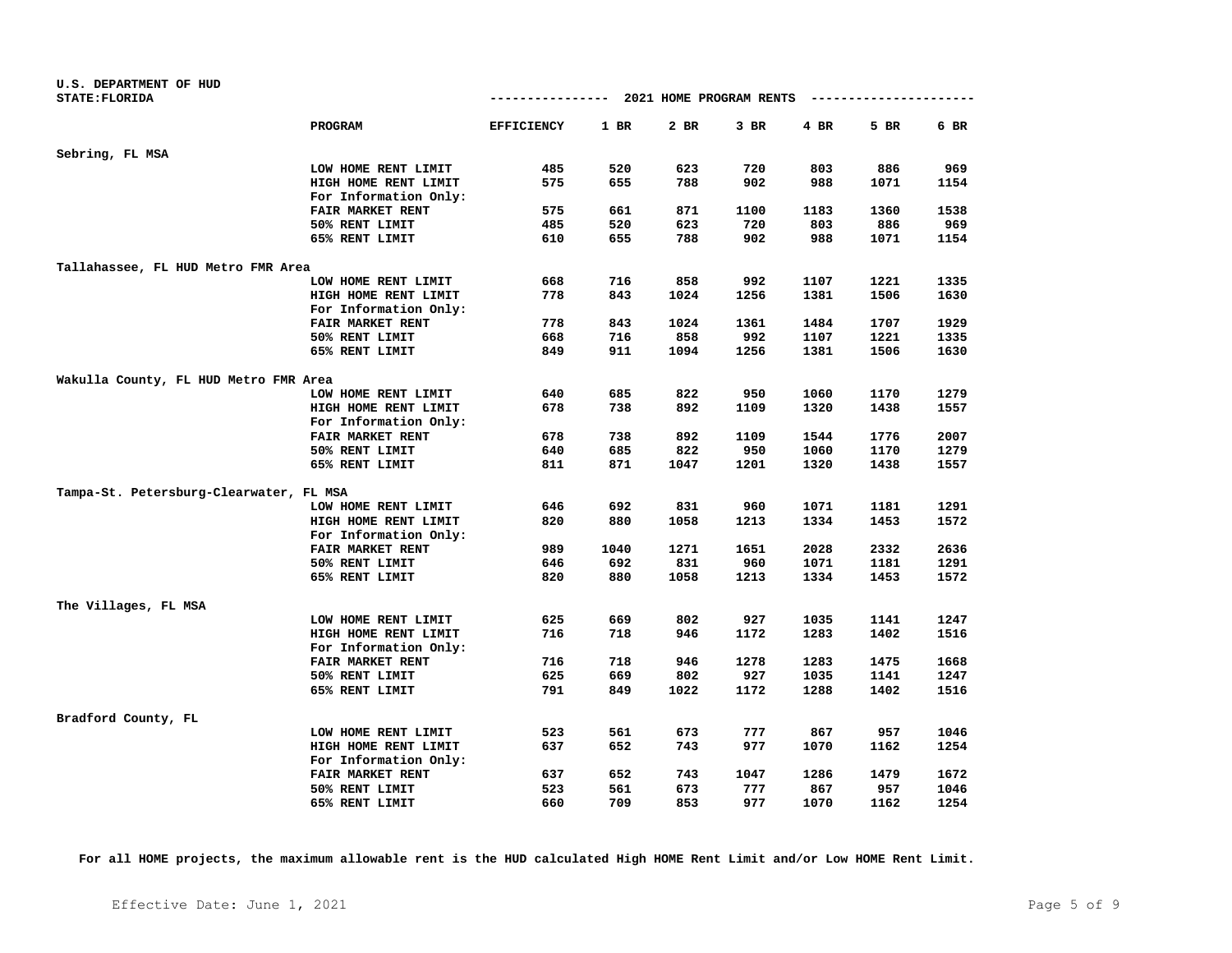| U.S. DEPARTMENT OF HUD<br><b>STATE: FLORIDA</b> |                         | ------------ 2021 HOME PROGRAM RENTS |      |      |        |        | ---------------------- |      |
|-------------------------------------------------|-------------------------|--------------------------------------|------|------|--------|--------|------------------------|------|
|                                                 | PROGRAM                 | <b>EFFICIENCY</b>                    | 1 BR | 2 BR | $3$ BR | $4$ BR | 5 BR                   | 6 BR |
| Calhoun County, FL                              |                         |                                      |      |      |        |        |                        |      |
|                                                 | LOW HOME RENT LIMIT     | 485                                  | 520  | 623  | 720    | 803    | 886                    | 969  |
|                                                 | HIGH HOME RENT LIMIT    | 610                                  | 644  | 734  | 902    | 988    | 1071                   | 1154 |
|                                                 | For Information Only:   |                                      |      |      |        |        |                        |      |
|                                                 | FAIR MARKET RENT        | 629                                  | 644  | 734  | 1050   | 1169   | 1344                   | 1520 |
|                                                 | 50% RENT LIMIT          | 485                                  | 520  | 623  | 720    | 803    | 886                    | 969  |
|                                                 | 65% RENT LIMIT          | 610                                  | 655  | 788  | 902    | 988    | 1071                   | 1154 |
| Columbia County, FL                             |                         |                                      |      |      |        |        |                        |      |
|                                                 | LOW HOME RENT LIMIT     | 522                                  | 559  | 671  | 775    | 865    | 954                    | 1043 |
|                                                 | HIGH HOME RENT LIMIT    | 634                                  | 659  | 851  | 974    | 1066   | 1158                   | 1250 |
|                                                 | For Information Only:   |                                      |      |      |        |        |                        |      |
|                                                 | FAIR MARKET RENT        | 634                                  | 659  | 869  | 1131   | 1178   | 1355                   | 1531 |
|                                                 | 50% RENT LIMIT          | 522                                  | 559  | 671  | 775    | 865    | 954                    | 1043 |
|                                                 | 65% RENT LIMIT          | 659                                  | 707  | 851  | 974    | 1066   | 1158                   | 1250 |
| DeSoto County, FL                               |                         |                                      |      |      |        |        |                        |      |
|                                                 | LOW HOME RENT LIMIT     | 485                                  | 520  | 623  | 720    | 803    | 886                    | 969  |
|                                                 | HIGH HOME RENT LIMIT    | 610                                  | 625  | 738  | 902    | 988    | 1071                   | 1154 |
|                                                 | For Information Only:   |                                      |      |      |        |        |                        |      |
|                                                 | <b>FAIR MARKET RENT</b> | 622                                  | 625  | 738  | 993    | 1106   | 1272                   | 1438 |
|                                                 | 50% RENT LIMIT          | 485                                  | 520  | 623  | 720    | 803    | 886                    | 969  |
|                                                 | 65% RENT LIMIT          | 610                                  | 655  | 788  | 902    | 988    | 1071                   | 1154 |
| Dixie County, FL                                |                         |                                      |      |      |        |        |                        |      |
|                                                 | LOW HOME RENT LIMIT     | 485                                  | 520  | 623  | 720    | 803    | 886                    | 969  |
|                                                 | HIGH HOME RENT LIMIT    | 610                                  | 644  | 734  | 902    | 988    | 1071                   | 1154 |
|                                                 | For Information Only:   |                                      |      |      |        |        |                        |      |
|                                                 | <b>FAIR MARKET RENT</b> | 629                                  | 644  | 734  | 1027   | 1153   | 1326                   | 1499 |
|                                                 | 50% RENT LIMIT          | 485                                  | 520  | 623  | 720    | 803    | 886                    | 969  |
|                                                 | 65% RENT LIMIT          | 610                                  | 655  | 788  | 902    | 988    | 1071                   | 1154 |
| Franklin County, FL                             |                         |                                      |      |      |        |        |                        |      |
|                                                 | LOW HOME RENT LIMIT     | 508                                  | 545  | 653  | 755    | 842    | 930                    | 1016 |
|                                                 | HIGH HOME RENT LIMIT    | 641                                  | 661  | 753  | 948    | 1038   | 1127                   | 1215 |
|                                                 | For Information Only:   |                                      |      |      |        |        |                        |      |
|                                                 | FAIR MARKET RENT        | 645                                  | 661  | 753  | 1078   | 1304   | 1500                   | 1695 |
|                                                 | 50% RENT LIMIT          | 508                                  | 545  | 653  | 755    | 842    | 930                    | 1016 |
|                                                 | 65% RENT LIMIT          | 641                                  | 688  | 828  | 948    | 1038   | 1127                   | 1215 |
| Glades County, FL                               |                         |                                      |      |      |        |        |                        |      |
|                                                 | LOW HOME RENT LIMIT     | 485                                  | 520  | 623  | 720    | 803    | 886                    | 969  |
|                                                 | HIGH HOME RENT LIMIT    | 610                                  | 655  | 785  | 902    | 988    | 1071                   | 1154 |
|                                                 | For Information Only:   |                                      |      |      |        |        |                        |      |
|                                                 | FAIR MARKET RENT        | 673                                  | 675  | 785  | 976    | 1114   | 1281                   | 1448 |
|                                                 | 50% RENT LIMIT          | 485                                  | 520  | 623  | 720    | 803    | 886                    | 969  |
|                                                 | 65% RENT LIMIT          | 610                                  | 655  | 788  | 902    | 988    | 1071                   | 1154 |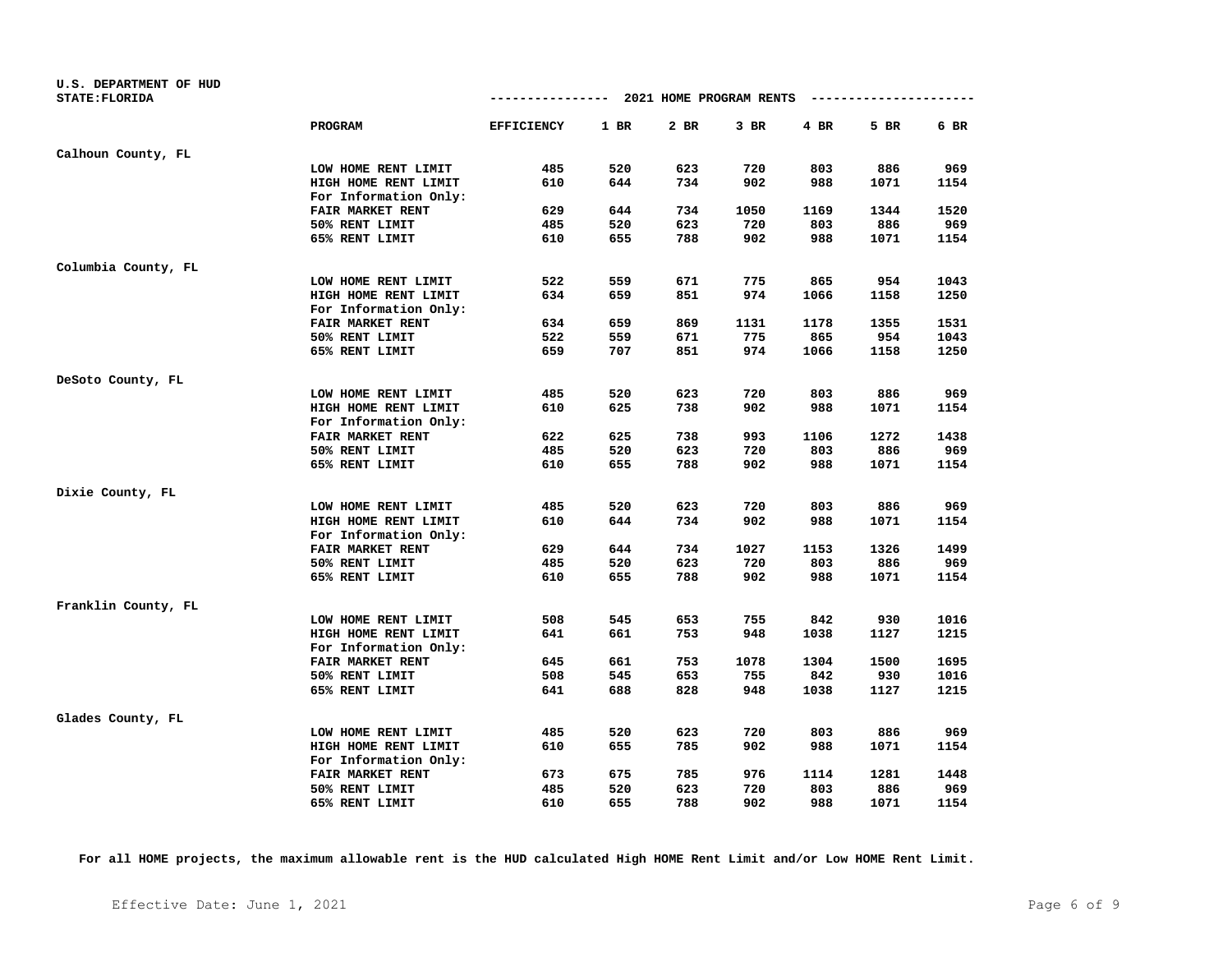| U.S. DEPARTMENT OF HUD |                         |                   |      |      |                                       |        |                        |      |
|------------------------|-------------------------|-------------------|------|------|---------------------------------------|--------|------------------------|------|
| <b>STATE: FLORIDA</b>  |                         |                   |      |      | ------------- 2021 HOME PROGRAM RENTS |        | ---------------------- |      |
|                        | PROGRAM                 | <b>EFFICIENCY</b> | 1 BR | 2 BR | 3 BR                                  | $4$ BR | 5 BR                   | 6 BR |
| Hamilton County, FL    |                         |                   |      |      |                                       |        |                        |      |
|                        | LOW HOME RENT LIMIT     | 485               | 520  | 623  | 720                                   | 803    | 886                    | 969  |
|                        | HIGH HOME RENT LIMIT    | 553               | 565  | 734  | 902                                   | 988    | 1071                   | 1154 |
|                        | For Information Only:   |                   |      |      |                                       |        |                        |      |
|                        | FAIR MARKET RENT        | 553               | 565  | 734  | 1050                                  | 1271   | 1462                   | 1652 |
|                        | 50% RENT LIMIT          | 485               | 520  | 623  | 720                                   | 803    | 886                    | 969  |
|                        | 65% RENT LIMIT          | 610               | 655  | 788  | 902                                   | 988    | 1071                   | 1154 |
| Hardee County, FL      |                         |                   |      |      |                                       |        |                        |      |
|                        | LOW HOME RENT LIMIT     | 485               | 520  | 623  | 720                                   | 803    | 886                    | 969  |
|                        | HIGH HOME RENT LIMIT    | 565               | 569  | 750  | 902                                   | 988    | 1071                   | 1154 |
|                        | For Information Only:   |                   |      |      |                                       |        |                        |      |
|                        | FAIR MARKET RENT        | 565               | 569  | 750  | 972                                   | 1168   | 1343                   | 1518 |
|                        | 50% RENT LIMIT          | 485               | 520  | 623  | 720                                   | 803    | 886                    | 969  |
|                        | 65% RENT LIMIT          | 610               | 655  | 788  | 902                                   | 988    | 1071                   | 1154 |
| Hendry County, FL      |                         |                   |      |      |                                       |        |                        |      |
|                        | LOW HOME RENT LIMIT     | 485               | 520  | 623  | 720                                   | 803    | 886                    | 969  |
|                        | HIGH HOME RENT LIMIT    | 610               | 644  | 734  | 902                                   | 988    | 1071                   | 1154 |
|                        | For Information Only:   |                   |      |      |                                       |        |                        |      |
|                        | <b>FAIR MARKET RENT</b> | 629               | 644  | 734  | 1050                                  | 1213   | 1395                   | 1577 |
|                        | 50% RENT LIMIT          | 485               | 520  | 623  | 720                                   | 803    | 886                    | 969  |
|                        | 65% RENT LIMIT          | 610               | 655  | 788  | 902                                   | 988    | 1071                   | 1154 |
| Holmes County, FL      |                         |                   |      |      |                                       |        |                        |      |
|                        | LOW HOME RENT LIMIT     | 485               | 520  | 623  | 720                                   | 803    | 886                    | 969  |
|                        | HIGH HOME RENT LIMIT    | 553               | 557  | 734  | 902                                   | 988    | 1071                   | 1154 |
|                        | For Information Only:   |                   |      |      |                                       |        |                        |      |
|                        | <b>FAIR MARKET RENT</b> | 553               | 557  | 734  | 936                                   | 1271   | 1462                   | 1652 |
|                        | 50% RENT LIMIT          | 485               | 520  | 623  | 720                                   | 803    | 886                    | 969  |
|                        | 65% RENT LIMIT          | 610               | 655  | 788  | 902                                   | 988    | 1071                   | 1154 |
| Jackson County, FL     |                         |                   |      |      |                                       |        |                        |      |
|                        | LOW HOME RENT LIMIT     | 484               | 520  | 623  | 720                                   | 803    | 886                    | 969  |
|                        | HIGH HOME RENT LIMIT    | 484               | 621  | 734  | 932                                   | 995    | 1107                   | 1194 |
|                        | For Information Only:   |                   |      |      |                                       |        |                        |      |
|                        | FAIR MARKET RENT        | 484               | 621  | 734  | 974                                   | 995    | 1144                   | 1294 |
|                        | 50% RENT LIMIT          | 485               | 520  | 623  | 720                                   | 803    | 886                    | 969  |
|                        | 65% RENT LIMIT          | 631               | 678  | 814  | 932                                   | 1020   | 1107                   | 1194 |
| Lafayette County, FL   |                         |                   |      |      |                                       |        |                        |      |
|                        | LOW HOME RENT LIMIT     | 500               | 535  | 642  | 742                                   | 828    | 914                    | 999  |
|                        | HIGH HOME RENT LIMIT    | 669               | 702  | 800  | 988                                   | 1083   | 1176                   | 1270 |
|                        | For Information Only:   |                   |      |      |                                       |        |                        |      |
|                        | FAIR MARKET RENT        | 686               | 702  | 800  | 1026                                  | 1135   | 1305                   | 1476 |
|                        | 50% RENT LIMIT          | 500               | 535  | 642  | 742                                   | 828    | 914                    | 999  |
|                        | 65% RENT LIMIT          | 669               | 718  | 863  | 988                                   | 1083   | 1176                   | 1270 |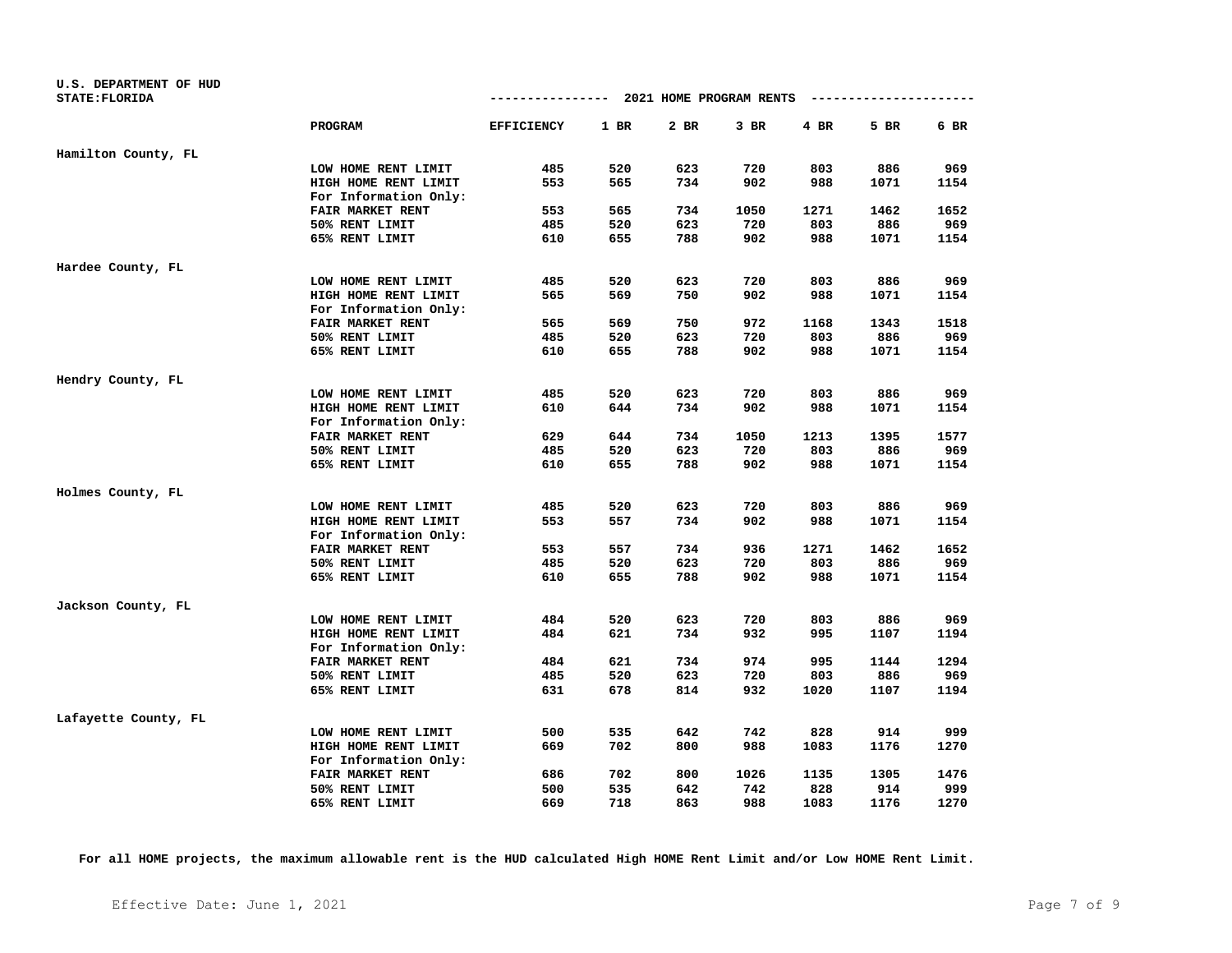| U.S. DEPARTMENT OF HUD<br><b>STATE: FLORIDA</b> |                         | ------------ 2021 HOME PROGRAM RENTS |      |      |        |        | ---------------------- |      |
|-------------------------------------------------|-------------------------|--------------------------------------|------|------|--------|--------|------------------------|------|
|                                                 | PROGRAM                 | <b>EFFICIENCY</b>                    | 1 BR | 2 BR | $3$ BR | $4$ BR | 5 BR                   | 6 BR |
| Levy County, FL                                 |                         |                                      |      |      |        |        |                        |      |
|                                                 | LOW HOME RENT LIMIT     | 485                                  | 520  | 623  | 720    | 803    | 886                    | 969  |
|                                                 | HIGH HOME RENT LIMIT    | 553                                  | 557  | 734  | 902    | 988    | 1071                   | 1154 |
|                                                 | For Information Only:   |                                      |      |      |        |        |                        |      |
|                                                 | FAIR MARKET RENT        | 553                                  | 557  | 734  | 1001   | 1149   | 1321                   | 1494 |
|                                                 | 50% RENT LIMIT          | 485                                  | 520  | 623  | 720    | 803    | 886                    | 969  |
|                                                 | 65% RENT LIMIT          | 610                                  | 655  | 788  | 902    | 988    | 1071                   | 1154 |
| Liberty County, FL                              |                         |                                      |      |      |        |        |                        |      |
|                                                 | LOW HOME RENT LIMIT     | 496                                  | 531  | 638  | 737    | 822    | 908                    | 992  |
|                                                 | HIGH HOME RENT LIMIT    | 629                                  | 644  | 734  | 913    | 1021   | 1121                   | 1208 |
|                                                 | For Information Only:   |                                      |      |      |        |        |                        |      |
|                                                 | FAIR MARKET RENT        | 629                                  | 644  | 734  | 913    | 1021   | 1174                   | 1327 |
|                                                 | 50% RENT LIMIT          | 496                                  | 531  | 638  | 737    | 822    | 908                    | 992  |
|                                                 | 65% RENT LIMIT          | 638                                  | 684  | 823  | 943    | 1033   | 1121                   | 1208 |
| Madison County, FL                              |                         |                                      |      |      |        |        |                        |      |
|                                                 | LOW HOME RENT LIMIT     | 485                                  | 520  | 623  | 720    | 803    | 886                    | 969  |
|                                                 | HIGH HOME RENT LIMIT    | 610                                  | 641  | 734  | 902    | 988    | 1071                   | 1154 |
|                                                 | For Information Only:   |                                      |      |      |        |        |                        |      |
|                                                 | <b>FAIR MARKET RENT</b> | 629                                  | 641  | 734  | 966    | 1271   | 1462                   | 1652 |
|                                                 | 50% RENT LIMIT          | 485                                  | 520  | 623  | 720    | 803    | 886                    | 969  |
|                                                 | 65% RENT LIMIT          | 610                                  | 655  | 788  | 902    | 988    | 1071                   | 1154 |
| Monroe County, FL                               |                         |                                      |      |      |        |        |                        |      |
|                                                 | LOW HOME RENT LIMIT     | 890                                  | 953  | 1145 | 1322   | 1475   | 1628                   | 1779 |
|                                                 | HIGH HOME RENT LIMIT    | 1138                                 | 1220 | 1466 | 1685   | 1860   | 2034                   | 2208 |
|                                                 | For Information Only:   |                                      |      |      |        |        |                        |      |
|                                                 | <b>FAIR MARKET RENT</b> | 1301                                 | 1344 | 1744 | 2257   | 2996   | 3445                   | 3895 |
|                                                 | 50% RENT LIMIT          | 890                                  | 953  | 1145 | 1322   | 1475   | 1628                   | 1779 |
|                                                 | 65% RENT LIMIT          | 1138                                 | 1220 | 1466 | 1685   | 1860   | 2034                   | 2208 |
| Okeechobee County, FL                           |                         |                                      |      |      |        |        |                        |      |
|                                                 | LOW HOME RENT LIMIT     | 485                                  | 520  | 623  | 720    | 803    | 886                    | 969  |
|                                                 | HIGH HOME RENT LIMIT    | 610                                  | 649  | 788  | 902    | 988    | 1071                   | 1154 |
|                                                 | For Information Only:   |                                      |      |      |        |        |                        |      |
|                                                 | FAIR MARKET RENT        | 645                                  | 649  | 836  | 1074   | 1186   | 1364                   | 1542 |
|                                                 | 50% RENT LIMIT          | 485                                  | 520  | 623  | 720    | 803    | 886                    | 969  |
|                                                 | 65% RENT LIMIT          | 610                                  | 655  | 788  | 902    | 988    | 1071                   | 1154 |
| Putnam County, FL                               |                         |                                      |      |      |        |        |                        |      |
|                                                 | LOW HOME RENT LIMIT     | 485                                  | 520  | 623  | 720    | 803    | 886                    | 969  |
|                                                 | HIGH HOME RENT LIMIT    | 610                                  | 627  | 765  | 902    | 988    | 1071                   | 1154 |
|                                                 | For Information Only:   |                                      |      |      |        |        |                        |      |
|                                                 | FAIR MARKET RENT        | 623                                  | 627  | 765  | 997    | 1037   | 1193                   | 1348 |
|                                                 | 50% RENT LIMIT          | 485                                  | 520  | 623  | 720    | 803    | 886                    | 969  |
|                                                 | 65% RENT LIMIT          | 610                                  | 655  | 788  | 902    | 988    | 1071                   | 1154 |